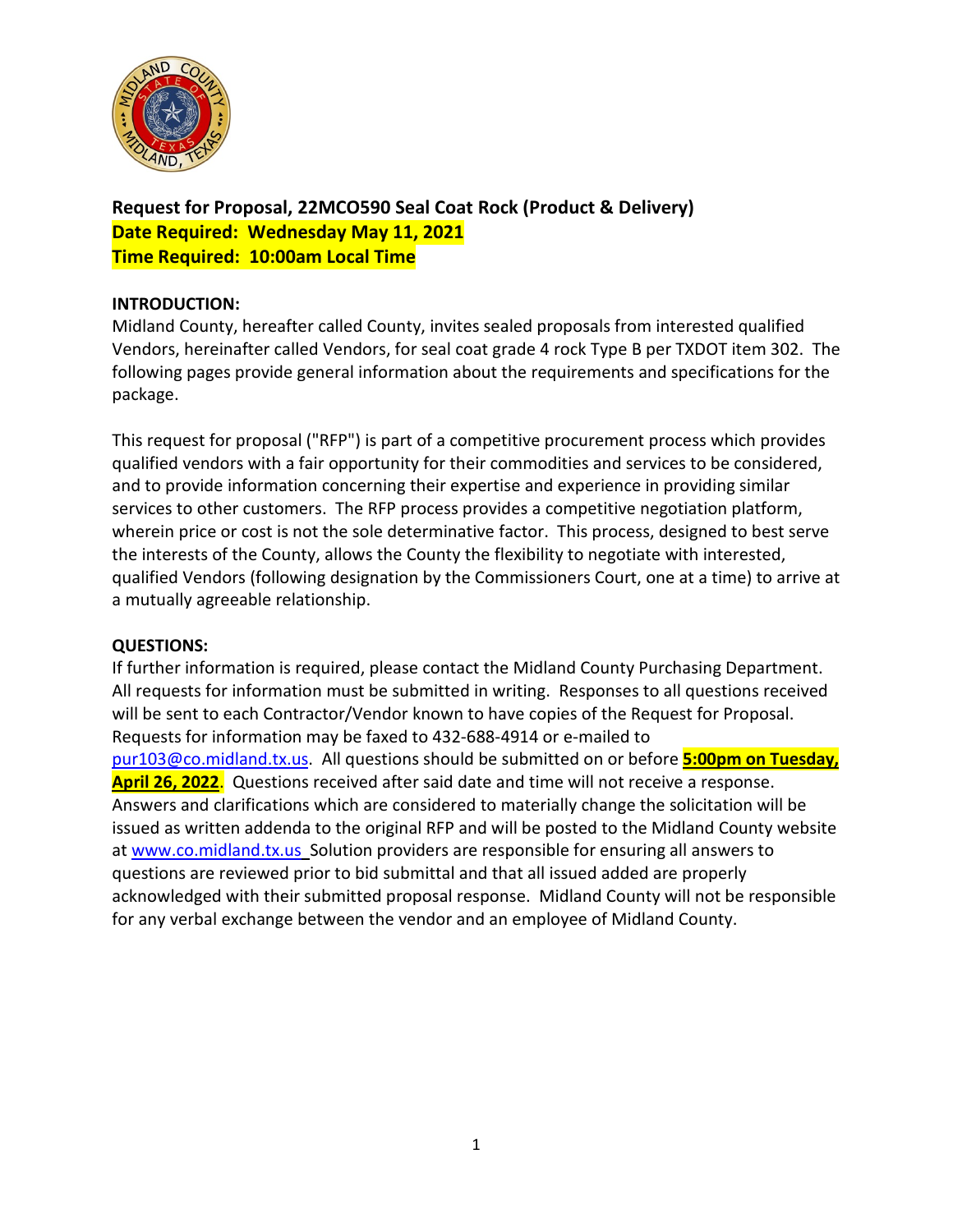### **COPIES AND RECEIPT:**

Please submit one (1) original, three (3) copies, and an electronic copy on USB drive of the proposal. **An executed copy of the Proposal Affidavit SIGNED AND NOTARIZED (Page 7) must be included in each submission.** Please note that if no Proposal Affidavit is included, the response will be rejected. Midland County is exempt from all state and federal taxes. Tax exempt certificates are available upon request.

All responses should be submitted in a sealed envelope, marked on the outside**,** 

# **22MCO590 Seal Coat Rock (Product & Delivery)**

### **Company Name**

**\_\_\_\_\_\_\_\_\_\_\_\_\_\_\_\_\_\_\_\_\_\_\_\_**

Responses must be received by **10:00am Local Time on Wednesday, May 11, 2022.** Late proposals will be rejected and returned without being opened. The clock in the Purchasing Agent's office is the official time piece for this submission. If interested, Contractors may use mail or express systems to deliver their proposal to the Purchasing Department; they should ensure that they are tendered to the carrier in plenty of time to reach the Purchasing Department by the time and date required. Facsimile transmitted proposals shall not be accepted.

**SUBMISSION LOCATION:** All bids which are mailed, shipped, delivered, etc. should be addressed as follows:

> **Midland County Purchasing Department** Midland County Courthouse Attention: Kristy Engeldahl, Purchasing Agent 500 N. Loraine Street, Suite 1101 Midland, Texas 79701

### **DOCUMENTATION SUBMISSION:**

The respondent must submit all required documentation. Failure to provide requested information may result in rejection of the proposal.

## **ALTERATION OF PROPOSAL:**

A proposal may be altered, modified or amended by a Vendor at any time, prior to the time and date set forth above as the submission deadline. Alterations, modifications or amendments to a proposal must be made in the offices of the Purchasing Department. Any interlineations, alteration or erasure made on a proposal before the submission deadline must be initialed by the signer of the proposal, guaranteeing authenticity. A proposal may not be altered, modified or amended after the submission deadline.

### **WITHDRAWAL:**

A proposal may not be withdrawn or canceled by the respondent for a period of sixty (60) days following the date designated for the receipt of proposals, and respondent so agrees upon submittal of their proposal.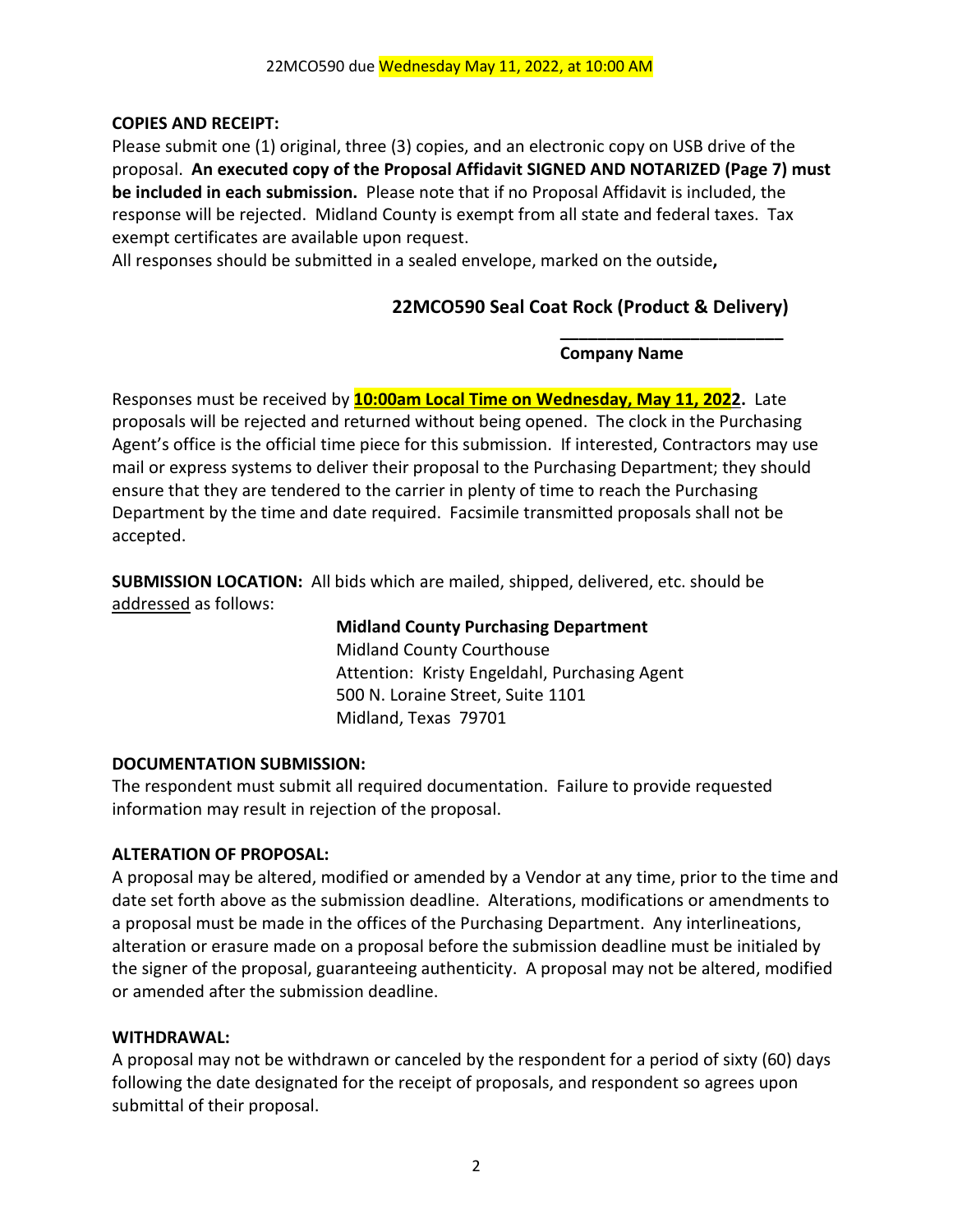#### **CONFLICT OF INTEREST:**

No public official shall have interest in this contract, in accordance with Vernon's Texas Codes annotated Local Government Code Title 5, Subtitle C, Chapter 171. Vendor is required to sign affidavit form included in Proposal documents.

#### **SILENCE OF SPECIFICATIONS:**

The apparent silence of these specifications as to any detail of the apparent omission from it of a detailed description concerning any point, shall be regarded as meaning that only the best commercial practices are to prevail. All interpretations of these specifications shall be made on the basis of this statement.

#### **CONFIDENTIALITY:**

Contents of the proposals will remain confidential until the contract is awarded. At that time the contents will be made public under the Texas Public Information Act; except for any portion of a proposal which has been clearly marked as a trade secret or proprietary data (the entire proposal may not be so marked). Proposals will be opened, and the name of the firm submitting the proposal read aloud, acknowledged, at **10:05am on Wednesday, May 11, 2022**, in the Purchasing Department Conference Room located in the Midland County Courthouse, Suite 1101. All respondents or other interested parties are invited to attend the opening.

Vendors are hereby notified that the Owner strictly adheres to all statutes, court decisions, and opinions of the Texas Attorney General with respect to disclosure of public information.

### **ADDITIONAL INFORMATION AND DEMONSTRATION, NEGOTIATIONS:**

Prior to award, selected Vendors may be asked to provide further information concerning their proposal, up to and including presentations/demonstrations. The Midland County Commissioners Court reserves the right to reject any and all proposals or waive formalities as deemed in the best interests of Midland County. The County may also enter into discussions and revisions of proposals after submission and before award for the purpose of obtaining the best and final offer, and to accept the proposal deemed most advantageous to Midland County.

This request for proposal (RFP) is part of a competitive procurement process which is designed to best serve the interests of the County in obtaining complicated commodities and/or services. It also provides interested Contractors with a fair opportunity for their goods and services to be considered. The RFP process is designed to be a competitive negotiation platform, where price is not required to be the sole determinative factor. Also, the County has the flexibility to negotiate with interested vendors (one at a time) to arrive at a mutually agreeable relationship. Negotiations will be arranged with vendors in a hierarchal order, starting with the vendor selected as the primary. If a contract cannot be negotiated, negotiations will, formally and in writing, end with that Vendor and proceed to move to the second vendor, and so forth until a contract is negotiated.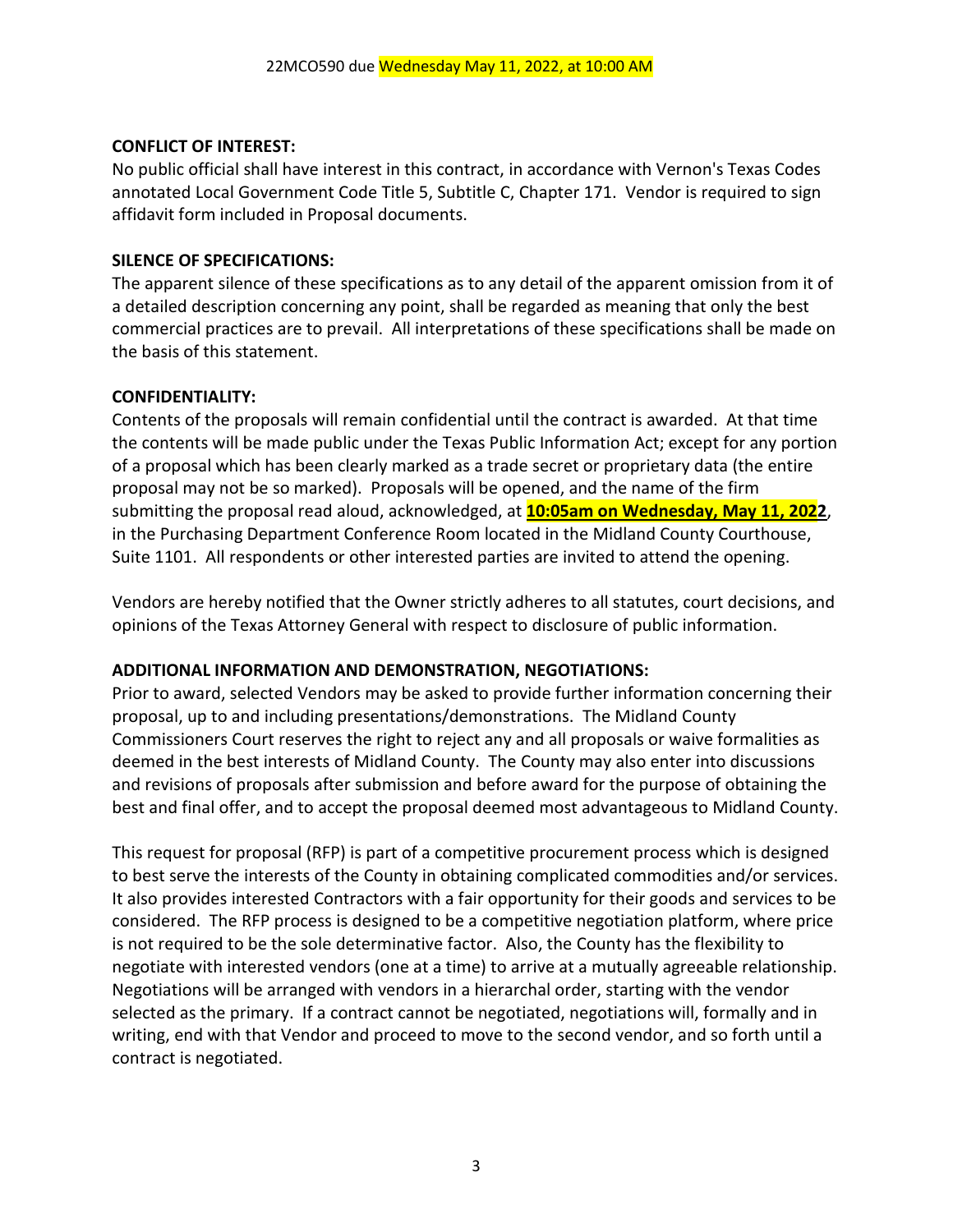### **RIGHTS OF THE CONTRACTING AUTHORITY:**

Midland County reserves the right to withdraw this RFP at any time and for any reason. Midland County also has the right to terminate its selection process at any time and to reject all responses, or all proposals. Receipt of the proposal materials by Midland County or submission of a proposal to Midland County confers no rights upon the vendor nor obligates Midland County in any manner.

All costs associated with the preparation or submittal of proposals shall be borne by the vendor, and no cost shall be sustained by Midland County.

#### **ORAL COMMITMENT:**

Vendors should clearly understand that any verbal representations made or assumed to be made during any discussions held between representatives of a vendor and any Midland County personnel or official are not binding on Midland County.

#### **WAIVER OF CLAIMS:**

Submission of a proposal indicates Vendor's acceptance of the evaluation technique and Vendor's recognition that some subjective judgments must be made by the County during the determination of qualification.

#### **SELECTION CRITERIA:**

Price is a primary consideration; however, it is not the only consideration to be used in the selection. The product and/or service to be provided is also of major importance. Midland County will require that the successful vendor provide a representative for all County related business, service, billing, etc.

### **ORDINANCES AND PERMITS:**

The Contractor/Vendor agrees, during the performance of the work, to comply with all applicable Federal, State, or local codes, ordinances, and laws.

### **INVOICES:**

Invoices are to be mailed to P.O. Box 421, Midland, Texas 79702 and should cite the applicable Purchase Order Number. Any and all notices or other communications required or permitted by any contract awarded as a result of this RFP shall be served on or given to Midland County, in writing, by personal delivery to the Purchasing Agent of Midland County, Texas, or by deposit with the United States Mail, postage prepaid, registered or certified mail, return receipt requested, addressed to the Midland County Purchasing Agent 500 N. Loraine Suite 1101 Midland, TX 79701, or at such other address as may have been specified by written notice to Vendor.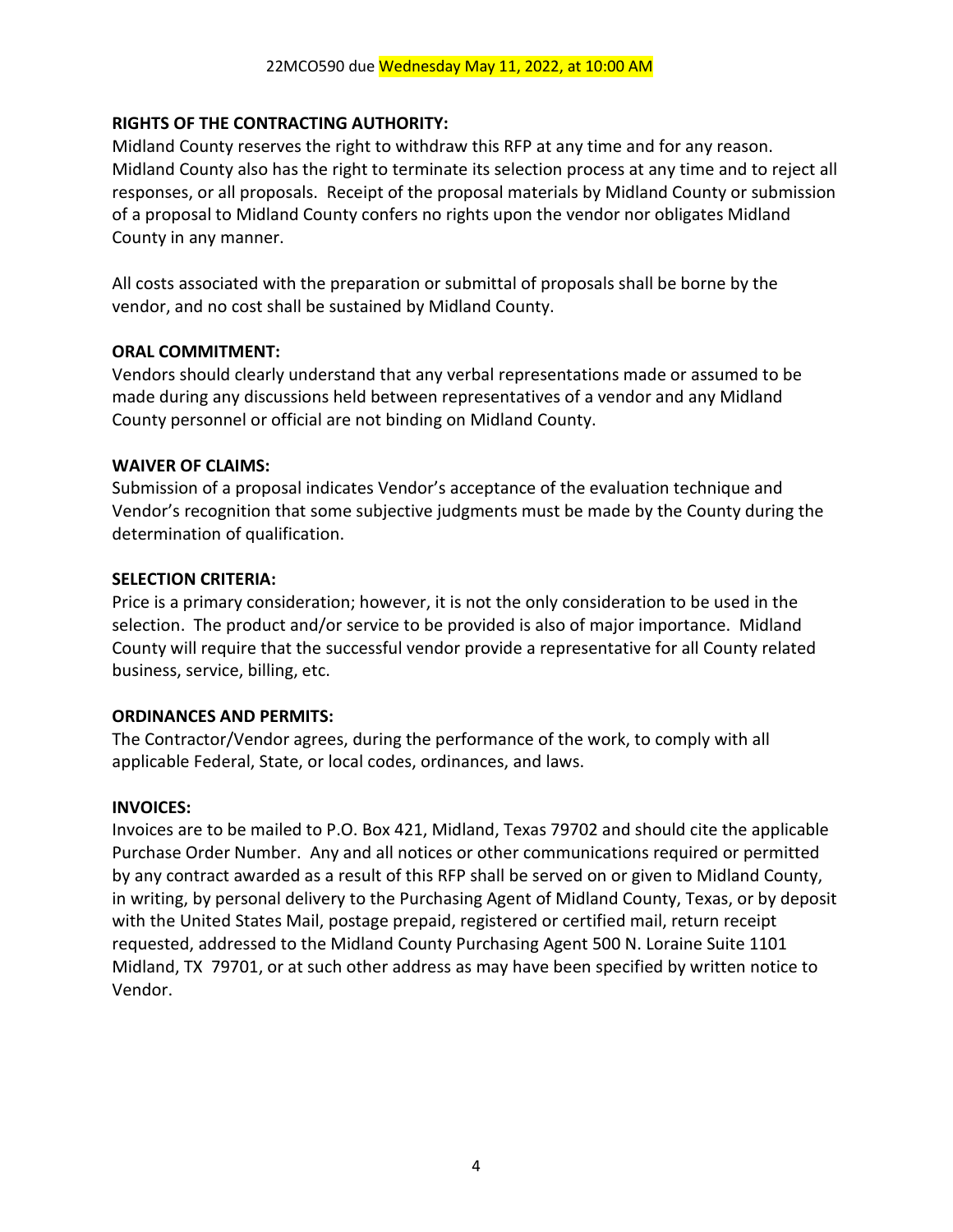#### **INSURANCE:**

The awarded Vendor will maintain such insurance that will protect the Vendor and the County from claims under the Workers' Compensation Acts, and any amendments thereof, and from any other claims for damages from personal injury, including death, which may arise from operations under this agreement, whether such operations be by themselves or by any subcontractor, or anyone directly or indirectly employed by either of them. Current certificates of insurance shall be furnished to Midland County and shall show all applicable coverage(s). Any subcontractor must adhere to the same requirements listed above and below (with the exception of the pollution liability, if required).

### **Other insurance requirements are:**

-General Liability (including completed operations) with a \$1,000,000 per occurrence limit and \$2,000,000 general aggregate.

Midland County will require the selected Vendor to name Midland County as an additional insured for both the general liability and auto liability. A waiver of subrogation in favor of the County is required for the workers compensation. If the additional insured status or waiver of subrogation is not on a blanket basis, please send a copy of the actual endorsements prior to commencement of any work. All insurance must be placed through an insurance carrier licensed to operate in Texas and have an AM Best Rating greater than A-VI.

#### **INDEMNIFICATION:**

The Vendor shall defend, indemnify and save whole and harmless the County and all its officers, agents and employees from and against any and all demands, claims, suits, or causes of action of any character, name, kind or description brought for, or on account of, arising out of or in connection with the Vendor's performance or non-performance of any obligation of Vendor or any negligent act, misconduct or omission of the Vendor in the performance of its contractual obligations. The Vendor shall defend, indemnify, save, and hold harmless the County and its officers, agents, representatives and employees from and against any and all demands, claims, suits, or causes of action of any character, name, kind or description brought for, on account of, arising out of or in connection with Vendor's product or service.

### **STATUS OF INDEPENDENT CONTRACTOR:**

Vendor shall be considered an independent contractor, for all purposes. Vendor will not at any time, directly or indirectly, act as an agent, servant, representative or employee of the County. Vendor will not take any action which is intended to create any commitments, duties, liabilities or obligations on behalf of the County, without prior written consent of the County.

### **PARTIAL INVALIDITY:**

In the event any one or more of the provisions contained in this RFP or any contract resulting therefore, for any reason, be held to be invalid, illegal or unenforceable in any respect, such invalidity, illegality or unenforceability shall not affect any other provision of this RFP or any contract resulting therefore and this RFP or the contract resulting therefore shall be construed as if such invalid, illegal or unenforceable provision had never been contained herein.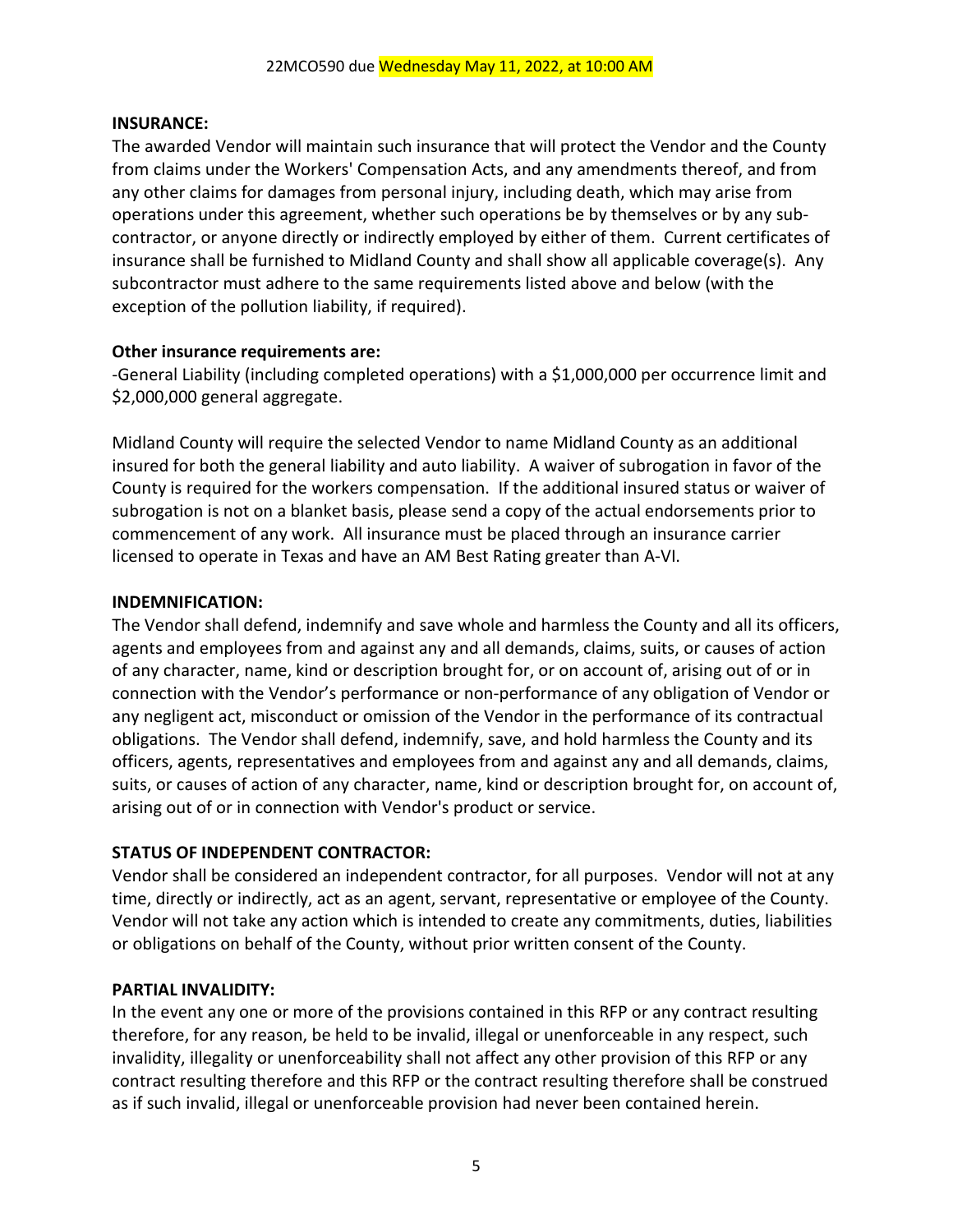### **CONTRACT TERMINATION:**

Non-performance of the Vendor/Contractor in terms of specifications or noncompliance with terms of this contract shall be basis for termination of the contract by the County. Termination in whole or in part, by the County may be made at its option and without prejudice to any other remedy to which it may be entitled at law or in equity, or elsewhere under this contract, by giving (60) sixty days written notice to the Contractor/Vendor with the understanding that all work being performed under this contract shall cease upon the date specified in such notice. The County shall not pay for work, equipment, services or supplies which are unsatisfactory. Contractor/Vendor may be given reasonable opportunity prior to termination to correct any deficiency. This, however, shall in no way be construed as negating the basis for termination for non-performance. The right to terminate the notice thereof is controlled by these proposal specifications and is not subject to being altered by contract.

#### **LAW GOVERNING:**

The parties under contract shall be subject to all Federal laws and regulations, and all rules and regulations of the State of Texas. The laws of the State of Texas shall govern the interpretation and application of the contract; regardless of where any disagreement over its terms should arise or any case of action arise. Vendor agrees to follow all local, state and federal laws.

#### **REMEDIES:**

The successful vendor and Midland County agree that both parties have all rights, duties, and remedies available as stated in the Uniform Commercial Code.

#### **VENUE:**

It is hereby agreed that the contract will be made in Midland, Midland County, Texas, and any dispute arising as a result of it shall be governed by the laws of the State of Texas for the purpose of any law suit, and the parties agree that such lawsuit shall be brought in Midland County, Texas.

### **FUNDING CONTINGENCY:**

Any contract awarded pursuant to this RFP shall be contingent on sufficient funding and authority being made available in each fiscal period by the appropriate officials of Midland County. If sufficient funding or authority is not made available, the contract shall become null and void.

### **ASSIGNMENT:**

The Contractor shall not sell, assign transfer or convey this contract in whole or in part, without the prior written consent of the County.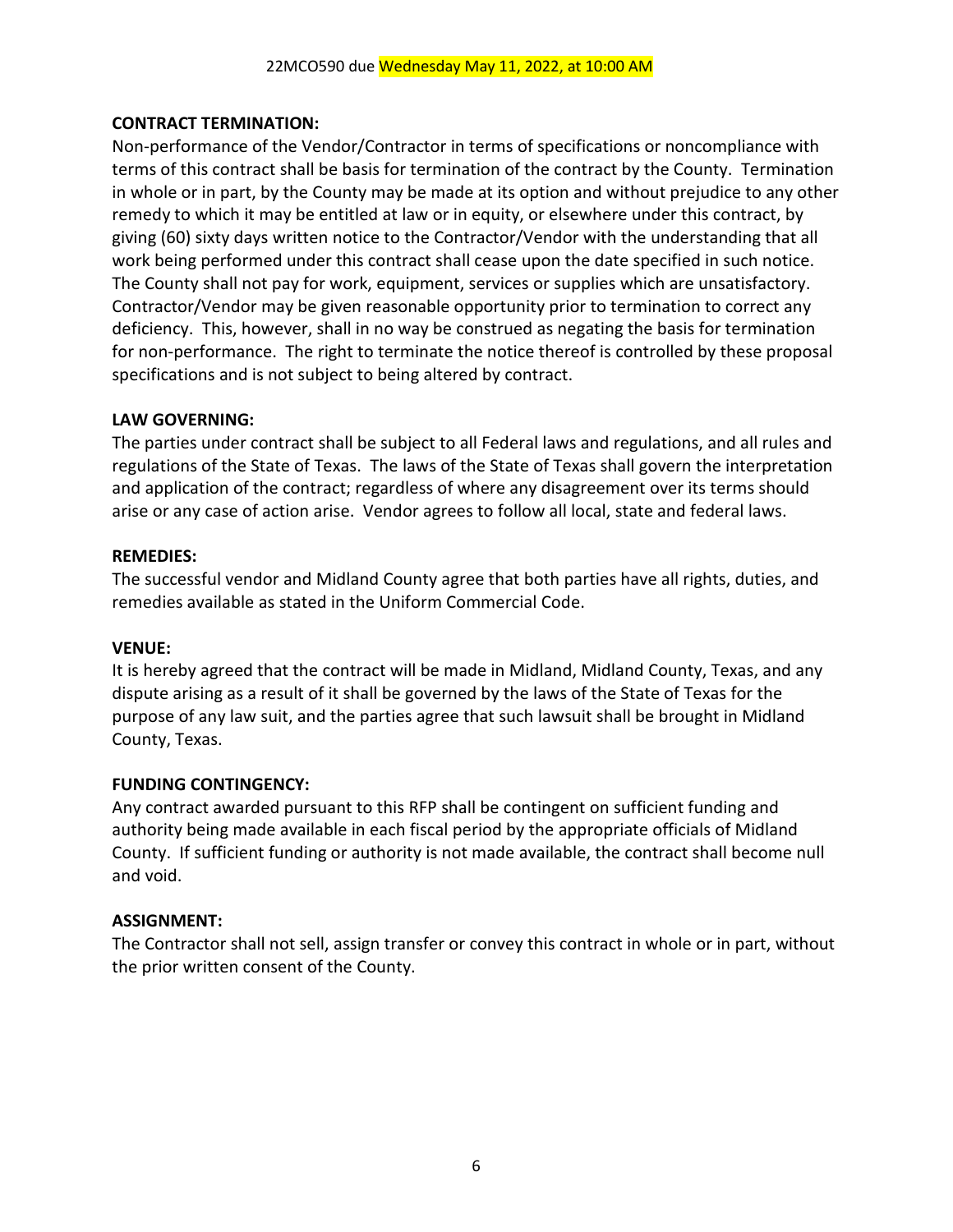### **REQUIRED FORM COMPANY AFFIDAVIT**

The affiant, The affiant, The affiant,  $\frac{1}{2}$  states with respect to this submission to County:

I (we) hereby certify that if the contract is awarded to our firm that no member or members of the governing body, elected official or officials, employee or employees of said County, or any person representing or purporting to represent the County, or any family member including spouse, parents, or children of said group, has received or has been promised, directly or indirectly, any financial benefit, by way of fee, commission, finder's fee or any other financial benefit on account of the act of awarding and/or executing a contract.

I hereby certify that I have full authority to bind the company and that I have personally reviewed the information contained in the RFP and this submission, and all attachments and appendices, and do hereby attest to the accuracy of all information contained in this submission, including all attachments and exhibits.

I acknowledge that any misrepresentation will result in immediate disqualification from any consideration in the submission process.

I further recognize that County reserves the right to make its award for any reason considered advantageous to the County. The company selected may be without respect to price or other factors.

|                                                                               | Phone _______________________ |  |  |
|-------------------------------------------------------------------------------|-------------------------------|--|--|
|                                                                               |                               |  |  |
| Type of business organization (corporation, LLC, partnership, proprietorship) |                               |  |  |
|                                                                               |                               |  |  |
|                                                                               |                               |  |  |
|                                                                               |                               |  |  |

Notary Seal Below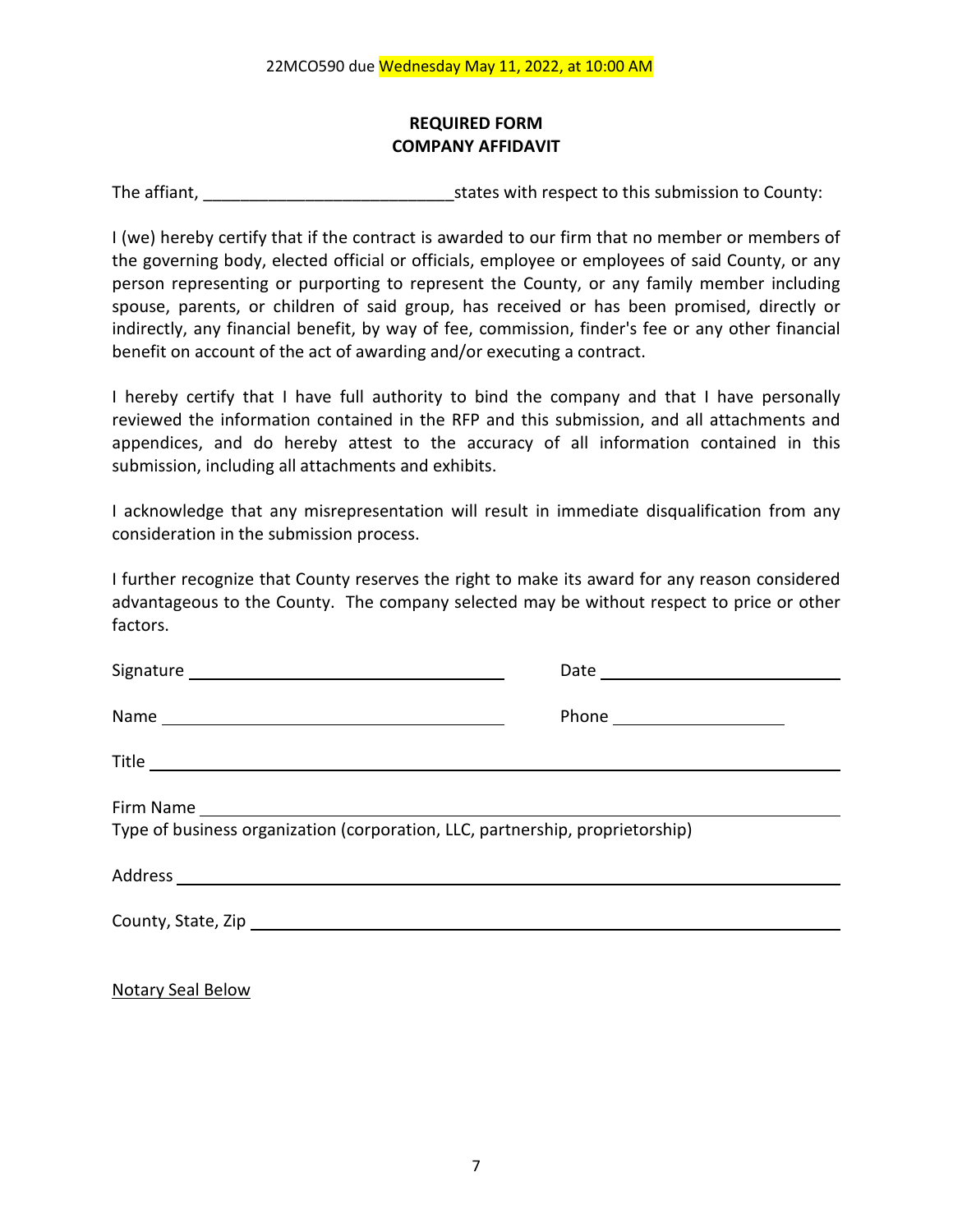#### **SPECIFICATION**

#### **PURPOSE:**

Midland County is in need of a vendor to provide seal coat, grade 4 rock Type B per TXDOT item 302 and delivery to Midland County Road and Bridge Department, as requested by Midland County Road & Bridge Department. The address for Midland County Road and Bridge is 2435 E. Hwy 80 Midland, TX 79706

### **SUBCONTRACTOR AND/OR SUPPLIER IDENTIFICATION:**

Should the Bidder subcontract any work, the Bidder shall indicate below the name of each subcontractor and/or supplier the bidder will use in the performance of the contract. The Bidder shall specify the work to be performed by the subcontractor or the materials to be provided by the supplier. Any changes in subcontractor and/or supplier listed below shall require prior approval by the Purchasing Office.

### **SPECIFICATIONS:**

By submitting a response, Vendor agrees to the specifications as listed below:

- Only Type B per TXDOT item 302.
- Vendor will receive a Blanket Purchase Order for a set amount of money each fiscal year, and bill against that Blanket Purchase Order.
- Midland County will call Vendor and request delivery to be made no more than 5 business days from request.
- Delivery of said rock needs to be between 240 tons and 480 tons per delivery on sequential business days.
- Midland County STRONGLY prefers that all requested tons be delivered daily until total amount is delivered.
- Delivery days will only be Monday through Thursday (business hours).
- Vendor will need to provide copy of empty weight for every truck delivering and weight ticket or equivalent receipt (showing how many tons each truck is carrying and/or delivering) upon delivery.
- Vendor's billing will need to reflect the weight ticket or equivalent as mentioned above.

### **CONTRACT TERM:**

This contract will last for 12 months and renew annually, unless either Midland County or Vendor provides a 30 day notice to cancel or not renew.

### **REFERENCES:**

Please provide at least 3 references, preferably any local/state government clients that the vendor has provided a similar type of product/service as requested in this RFP.

### **EVALUATION PROCESS:**

The County will award to the bidder that submits a bid which represents the "best value" to the County. The best value shall not be based solely upon price, but the bid which receives the highest cumulative score for each of the evaluation factors delineated herein.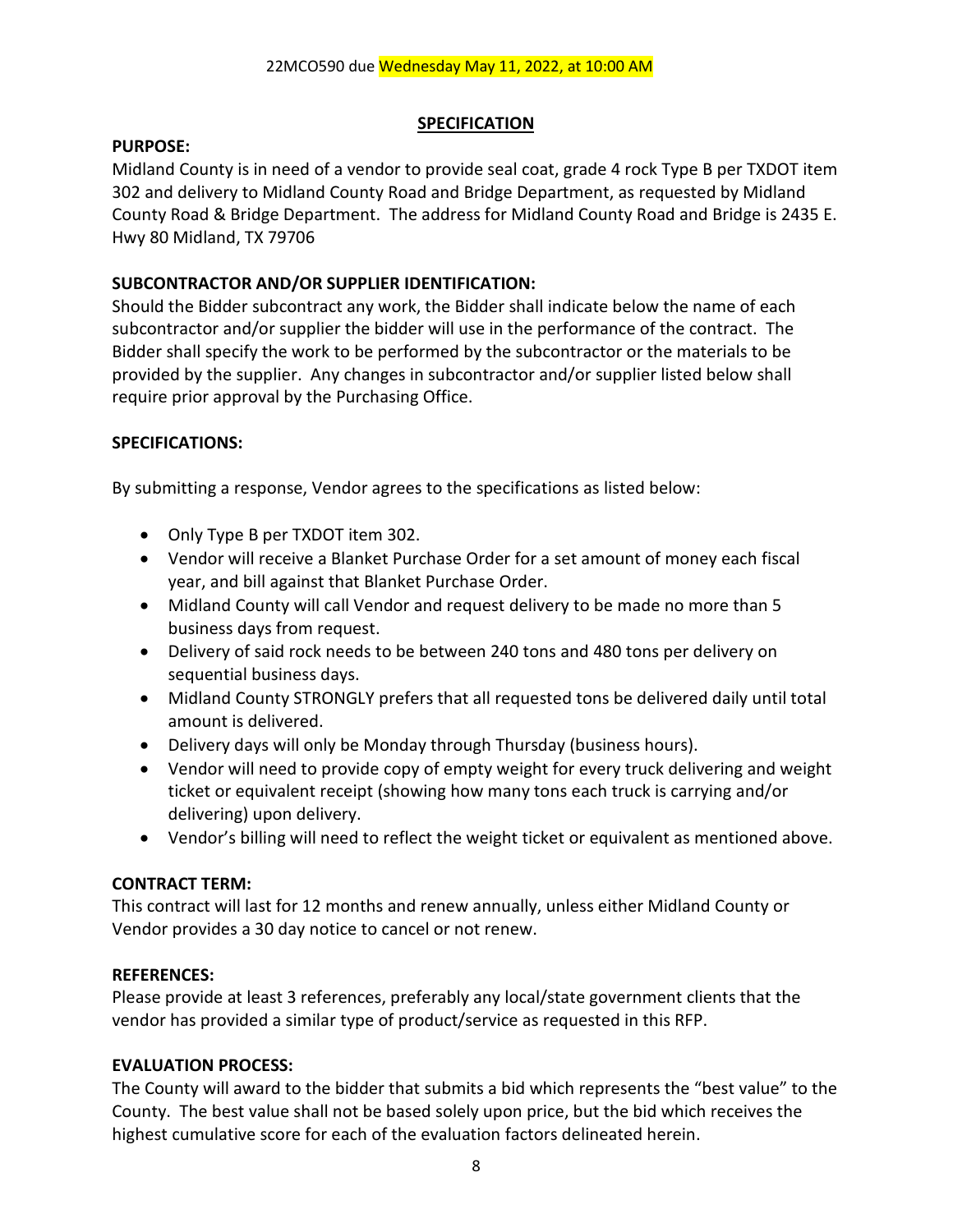### **CRITERIA:**

Introduction (Executive Summary): 1 page maximum

Tab 1 Previous Related Experience & References: (10 points, maximum)

- Indicate experience with publicly funded entities of same approximate size. Be sure to indicate any previous experience with Midland County.
- Indicate any contracts terminated due to breach of contract by Vendor.
- Indicate (3 minimum) references who can attest to the Vendor's ability to provide these goods/services.

Tab 2 Identity and Location of Vendor: (30 points, maximum)

• Indicate the exact legal name of Vendor, its corporate location, any local/regional offices near Midland County, and length of time in business. Due to a downturn in our community's economy, Midland County is trying to buy goods/services from vendors located in Midland County in order to stimulate our economy.

Tab 3 Cost: (30 points, maximum)

• Indicate the Vendor's proposed costs by completing and returning PAGES 10.

Tab 4 Capability: (30 points, maximum)

• Indicate the Vendor's capability to meet required specifications by circling YES OR NO to the questions on PAGE 10 and returning PAGE 10.